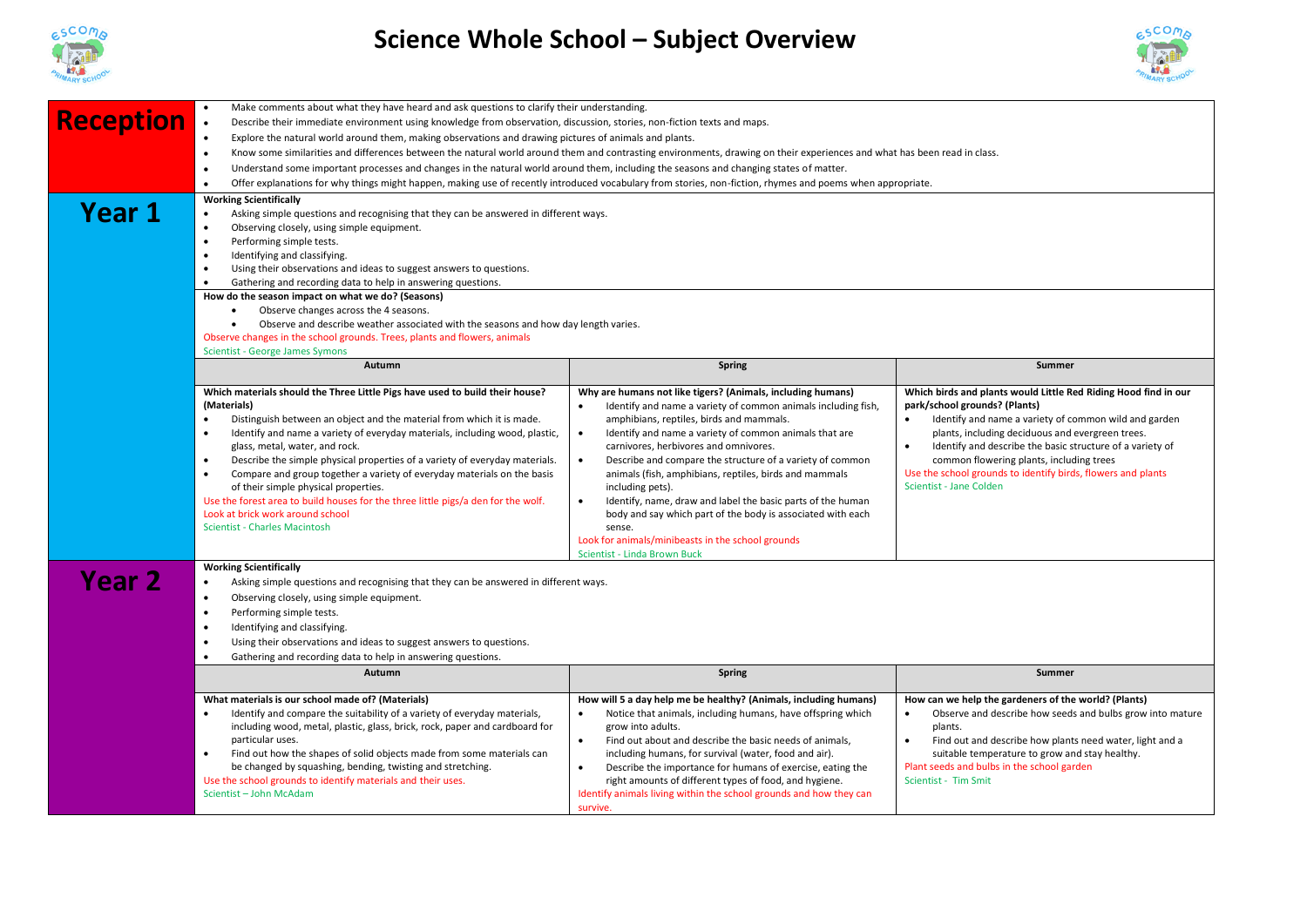|               | Why would a dinosaur not make a good pet? (Living Things and their habitats)<br>Explore and compare the differences between things that are living, dead,<br>and things that have never been alive.<br>Identify that most living things live in habitats to which they are suited and<br>$\bullet$<br>describe how different habitats provide for the basic needs of different<br>kinds of animals and plants, and how they depend on each other.<br>Identify and name a variety of plants and animals in their habitats,<br>$\bullet$<br>including microhabitats.<br>Describe how animals obtain their food from plants and other animals,<br>$\bullet$<br>using the idea of a simple food chain, and identify and name different<br>sources of food.<br>Look for animals and their habitats. Name plants found in the school grounds.<br>Scientist - Rachel Carson<br><b>Working Scientifically</b>                                                                                                                                                                                                                                                                                              | Article 27 - Every child has the right to a standard of living that is<br>good enough to meet their needs.<br>Scientist - George Mottershead                                                                                                                                                                                                                                                                                                                                                                                                                                                                                                                                                                                                                                                                       |                                                                                                                                                                                                                                                                                                                                                                                                                                                                                                                                                                               |  |
|---------------|----------------------------------------------------------------------------------------------------------------------------------------------------------------------------------------------------------------------------------------------------------------------------------------------------------------------------------------------------------------------------------------------------------------------------------------------------------------------------------------------------------------------------------------------------------------------------------------------------------------------------------------------------------------------------------------------------------------------------------------------------------------------------------------------------------------------------------------------------------------------------------------------------------------------------------------------------------------------------------------------------------------------------------------------------------------------------------------------------------------------------------------------------------------------------------------------------|--------------------------------------------------------------------------------------------------------------------------------------------------------------------------------------------------------------------------------------------------------------------------------------------------------------------------------------------------------------------------------------------------------------------------------------------------------------------------------------------------------------------------------------------------------------------------------------------------------------------------------------------------------------------------------------------------------------------------------------------------------------------------------------------------------------------|-------------------------------------------------------------------------------------------------------------------------------------------------------------------------------------------------------------------------------------------------------------------------------------------------------------------------------------------------------------------------------------------------------------------------------------------------------------------------------------------------------------------------------------------------------------------------------|--|
| <b>Year 3</b> | Asking relevant questions and using different types of scientific enquiries to answer them.<br>$\bullet$<br>Setting up simple practical enquiries, comparative and fair tests.<br>$\bullet$<br>Making systematic and careful observations and, where appropriate, taking accurate measurements using standard units, using a range of equipment, including thermometers and data loggers.<br>$\bullet$<br>Gathering, recording, classifying and presenting data in a variety of ways to help in answering questions.<br>$\bullet$<br>Recording findings using simple scientific language, drawings, labelled diagrams, keys, bar charts, and tables.<br>٠<br>Reporting on findings from enquiries, including oral and written explanations, displays or presentations of results and conclusions.<br>٠<br>Using results to draw simple conclusions, make predictions for new values, suggest improvements and raise further questions.<br>٠<br>Identifying differences, similarities or changes related to simple scientific ideas and processes.<br>Using straightforward scientific evidence to answer questions or to support their findings.<br>$\bullet$<br><b>Spring</b><br>Summer<br>Autumn |                                                                                                                                                                                                                                                                                                                                                                                                                                                                                                                                                                                                                                                                                                                                                                                                                    |                                                                                                                                                                                                                                                                                                                                                                                                                                                                                                                                                                               |  |
|               | What do rocks tell us about the formation of the Earth? (Materials)<br>Compare and group together different kinds of rocks on the basis of their<br>$\bullet$<br>appearance and simple physical properties.<br>Describe in simple terms how fossils are formed when things that have<br>$\bullet$<br>lived are trapped within rock.<br>Recognise that soils are made from rocks and organic matter.<br>٠<br>Collect different rock types from the grounds.<br>Scientist - Inge Lehmann                                                                                                                                                                                                                                                                                                                                                                                                                                                                                                                                                                                                                                                                                                             | Are you attractive enough? (Forces and Magnets)<br>Compare how things move on different surfaces.<br>$\bullet$<br>Notice that some forces need contact between 2 objects, but<br>magnetic forces can act at a distance.<br>Observe how magnets attract or repel each other and attract<br>$\bullet$<br>some materials and not others.<br>Compare and group together a variety of everyday materials on<br>$\bullet$<br>the basis of whether they are attracted to a magnet, and<br>identify some magnetic materials.<br>Describe magnets as having 2 poles.<br>٠<br>Predict whether 2 magnets will attract or repel each other,<br>$\bullet$<br>depending on which poles are facing.<br>Find magnetic materials around the school.<br>Scientist - William Gilbert                                                  | How far can you throw your shadow? (Light)<br>Recognise that they need light in order to see things and that<br>$\bullet$<br>dark is the absence of light.<br>Notice that light is reflected from surfaces.<br>$\bullet$<br>$\bullet$<br>Recognise that light from the sun can be dangerous and that<br>there are ways to protect their eyes.<br>Recognise that shadows are formed when the light from a<br>$\bullet$<br>light source is blocked by an opaque object.<br>Find patterns in the way that the size of shadows changes.<br>$\bullet$<br>Scientist - Thomas Edison |  |
|               |                                                                                                                                                                                                                                                                                                                                                                                                                                                                                                                                                                                                                                                                                                                                                                                                                                                                                                                                                                                                                                                                                                                                                                                                    | How did that blossom become an apple? (Plants)<br>Identify and describe the functions of different parts of<br>$\bullet$<br>flowering plants: roots, stem/trunk, leaves and flowers.<br>Explore the requirements of plants for life and growth (air,<br>$\bullet$<br>light, water, nutrients from soil, and room to grow) and how<br>they vary from plant to plant.<br>Investigate the way in which water is transported within plants.<br>Explore the part that flowers play in the life cycle of flowering<br>$\bullet$<br>plants, including pollination, seed formation and seed dispersal.<br>Use the school garden to sow and grow seeds.<br>Article 29: Your education should help you to use and protect the<br>environment.<br>Article 13: You have the right to find out.<br>Scientist - Sir Joseph Banks | How can Usain Bolt move so quickly? (Animals, including humans)<br>Identify that animals, including humans, need the right types<br>$\bullet$<br>and amount of nutrition, and that they cannot make their<br>own food; they get nutrition from what they eat.<br>Identify that humans and some other animals have skeletons<br>$\bullet$<br>and muscles for support, protection and movement.<br>Article 24: You have the right to the best health care possible and<br>information to help you stay well.<br>Scientist - Marie Curie                                         |  |
| Year 4        | <b>Working Scientifically</b><br>Asking relevant questions and using different types of scientific enquiries to answer them.<br>$\bullet$<br>Setting up simple practical enquiries, comparative and fair tests.<br>$\bullet$<br>Making systematic and careful observations and, where appropriate, taking accurate measurements using standard units, using a range of equipment, including thermometers and data loggers.<br>$\bullet$<br>Gathering, recording, classifying and presenting data in a variety of ways to help in answering questions.<br>٠<br>Recording findings using simple scientific language, drawings, labelled diagrams, keys, bar charts, and tables.<br>Reporting on findings from enquiries, including oral and written explanations, displays or presentations of results and conclusions.<br>Using results to draw simple conclusions, make predictions for new values, suggest improvements and raise further questions.<br>Identifying differences, similarities or changes related to simple scientific ideas and processes.<br>Using straightforward scientific evidence to answer questions or to support their findings.                                         |                                                                                                                                                                                                                                                                                                                                                                                                                                                                                                                                                                                                                                                                                                                                                                                                                    |                                                                                                                                                                                                                                                                                                                                                                                                                                                                                                                                                                               |  |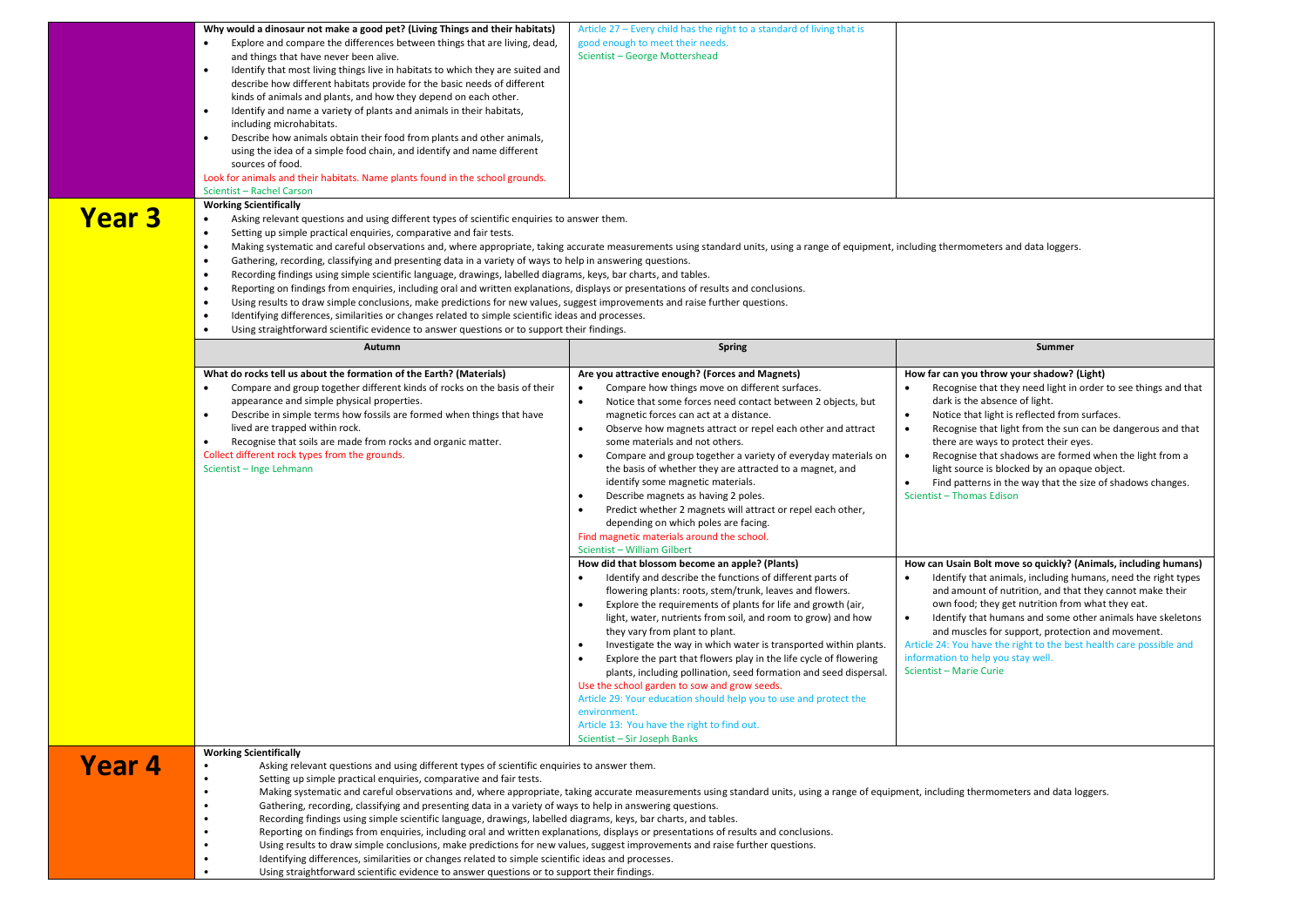|               | Autumn                                                                                                                                                                                                                                                                                                                                                                                                                                                                                                                                                                                                                                                                                                                                                                                                                                                                                                                                                                                 | <b>Spring</b>                                                                                                                                                                                                                                                                                                                                                                                                                                                                                                                                                                                                                                                                                                                                                                                                                                                                                                                                                                                                                                                                                                              | Summer                                                                                                                                                                                                                                                                                                                                                                                                                                                                                                                                                           |  |
|---------------|----------------------------------------------------------------------------------------------------------------------------------------------------------------------------------------------------------------------------------------------------------------------------------------------------------------------------------------------------------------------------------------------------------------------------------------------------------------------------------------------------------------------------------------------------------------------------------------------------------------------------------------------------------------------------------------------------------------------------------------------------------------------------------------------------------------------------------------------------------------------------------------------------------------------------------------------------------------------------------------|----------------------------------------------------------------------------------------------------------------------------------------------------------------------------------------------------------------------------------------------------------------------------------------------------------------------------------------------------------------------------------------------------------------------------------------------------------------------------------------------------------------------------------------------------------------------------------------------------------------------------------------------------------------------------------------------------------------------------------------------------------------------------------------------------------------------------------------------------------------------------------------------------------------------------------------------------------------------------------------------------------------------------------------------------------------------------------------------------------------------------|------------------------------------------------------------------------------------------------------------------------------------------------------------------------------------------------------------------------------------------------------------------------------------------------------------------------------------------------------------------------------------------------------------------------------------------------------------------------------------------------------------------------------------------------------------------|--|
|               | How could we cope without electricity for one day? (Electricity)<br>Identify common appliances that run on electricity.<br>$\bullet$<br>Construct a simple series electrical circuit, identifying and naming its basic<br>parts, including cells, wires, bulbs, switches and buzzers.<br>Identify whether or not a lamp will light in a simple series circuit, based on<br>$\bullet$<br>whether or not the lamp is part of a complete loop with a battery.<br>Recognise that a switch opens and closes a circuit and associate this with<br>$\bullet$<br>whether or not a lamp lights in a simple series circuit.<br>Recognise some common conductors and insulators, and associate metals<br>$\bullet$<br>with being good conductors.<br><b>Make circuits</b><br>Scientist - Maria Telkes                                                                                                                                                                                             | Why are the sounds that 'One Direction' make enjoyed by so many?<br>(Sounds)<br>Identify how sounds are made, associating some of them with<br>$\bullet$<br>something vibrating.<br>Recognise that vibrations from sounds travel through a<br>$\bullet$<br>medium to the ear.<br>Find patterns between the pitch of a sound and features of the<br>$\bullet$<br>object that produced it.<br>Find patterns between the volume of a sound and the strength<br>$\bullet$<br>of the vibrations that produced it.<br>Recognise that sounds get fainter as the distance from the<br>$\bullet$<br>sound source increases.                                                                                                                                                                                                                                                                                                                                                                                                                                                                                                         | How would we survive without water? (Materials)<br>Compare and group materials together, according to whether<br>they are solids, liquids or gases.<br>$\bullet$<br>Observe that some materials change state when they are<br>heated or cooled, and measure or research the temperature<br>at which this happens in degrees Celsius (°C).<br>$\bullet$<br>Identify the part played by evaporation and condensation in<br>the water cycle and associate the rate of evaporation with<br>temperature.<br><b>Melting and evaporating</b><br>Scientist - Lord Kelvin |  |
|               | What happens to the food we eat? (Animals, including humans)<br>Describe the simple functions of the basic parts of the digestive system in<br>$\bullet$<br>humans.<br>Identify the different types of teeth in humans and their simple functions.<br>$\bullet$<br>Construct and interpret a variety of food chains, identifying producers,<br>$\bullet$<br>predators and prey.<br>Life-size food chain/web<br>Scientist - Washington Sheffield                                                                                                                                                                                                                                                                                                                                                                                                                                                                                                                                        | Exploring sounds in the environment - how far does sound travel?<br>Scientist - Alexander Graham Bell                                                                                                                                                                                                                                                                                                                                                                                                                                                                                                                                                                                                                                                                                                                                                                                                                                                                                                                                                                                                                      | Which wild animals and plants thrive in your locality? (Living<br>things and their habitats)<br>Recognise that living things can be grouped in a variety of<br>$\bullet$<br>ways.<br>Explore and use classification keys to help group, identify and<br>$\bullet$<br>name a variety of living things in their local and wider<br>environment.<br>Recognise that environments can change and that this can<br>$\bullet$<br>sometimes pose dangers to living things.<br>Use of hide - identifying<br>Scientist - Gerald Durrell                                    |  |
| <b>Year 5</b> | <b>Working Scientifically</b><br>Planning different types of scientific enquiries to answer questions, including recognising and controlling variables where necessary.<br>$\bullet$<br>$\bullet$<br>Taking measurements, using a range of scientific equipment, with increasing accuracy and precision, taking repeat readings when appropriate.<br>$\bullet$<br>Recording data and results of increasing complexity using scientific diagrams and labels, classification keys, tables, scatter graphs, bar and line graphs.<br>$\bullet$<br>Using test results to make predictions to set up further comparative and fair tests.<br>Reporting and presenting findings from enquiries, including conclusions, causal relationships and explanations of and a degree of trust in results, in oral and written forms such as displays and other presentations.<br>$\bullet$<br>$\bullet$<br>Identifying scientific evidence that has been used to support or refute ideas or arguments. |                                                                                                                                                                                                                                                                                                                                                                                                                                                                                                                                                                                                                                                                                                                                                                                                                                                                                                                                                                                                                                                                                                                            |                                                                                                                                                                                                                                                                                                                                                                                                                                                                                                                                                                  |  |
|               | Autumn                                                                                                                                                                                                                                                                                                                                                                                                                                                                                                                                                                                                                                                                                                                                                                                                                                                                                                                                                                                 | <b>Spring</b>                                                                                                                                                                                                                                                                                                                                                                                                                                                                                                                                                                                                                                                                                                                                                                                                                                                                                                                                                                                                                                                                                                              | Summer                                                                                                                                                                                                                                                                                                                                                                                                                                                                                                                                                           |  |
|               | <b>GSK Project</b><br>Children Challenging Industry                                                                                                                                                                                                                                                                                                                                                                                                                                                                                                                                                                                                                                                                                                                                                                                                                                                                                                                                    | Can you feel the force? (Force)<br>Explain that unsupported objects fall towards the Earth<br>because of the force of gravity acting between the Earth and<br>the falling object.<br>Identify the effects of air resistance, water resistance and<br>$\bullet$<br>friction, that act between moving surfaces.<br>Recognise that some mechanisms including levers, pulleys and<br>gears allow a smaller force to have a greater effect.<br>Scientist - Sir Isaac Newton                                                                                                                                                                                                                                                                                                                                                                                                                                                                                                                                                                                                                                                     | Do all animals and plants start life as an egg? (Living things and<br>their habitats)<br>Describe the differences in the life cycles of a mammal, an<br>$\bullet$<br>amphibian, an insect and a bird.<br>$\bullet$<br>Describe the life process of reproduction in some plants and<br>animals.<br>Scientist - Eva Crane                                                                                                                                                                                                                                          |  |
|               | What is our place in the universe? (Earth and Space)<br>Describe the movement of the Earth and other planets relative to the sun<br>$\bullet$<br>in the solar system.<br>Describe the movement of the moon relative to the Earth.<br>$\bullet$<br>Describe the sun, Earth and moon as approximately spherical bodies.<br>$\bullet$<br>Use the idea of the Earth's rotation to explain day and night and the<br>$\bullet$<br>apparent movement of the sun across the sky.<br>Scientist - Neil DeGrasse Tyson                                                                                                                                                                                                                                                                                                                                                                                                                                                                            | Could you be the next CSI investigator? (Materials)<br>Compare and group together everyday materials on the basis<br>of their properties, including their hardness, solubility,<br>transparency, conductivity (electrical and thermal), and<br>response to magnets.<br>Know that some materials will dissolve in liquid to form a<br>$\bullet$<br>solution, and describe how to recover a substance from a<br>solution.<br>Use knowledge of solids, liquids and gases to decide how<br>mixtures might be separated, including through filtering,<br>sieving and evaporating<br>Give reasons, based on evidence from comparative and fair<br>$\bullet$<br>tests, for the particular uses of everyday materials, including<br>metals, wood and plastic.<br>Demonstrate that dissolving, mixing and changes of state are<br>$\bullet$<br>reversible changes.<br>Explain that some changes result in the formation of new<br>materials, and that this kind of change is not usually reversible,<br>including changes associated with burning and the action of<br>acid on bicarbonate of soda.<br>Scientist - Stephanie Kwolek | How different will you be when you are as old as your<br>grandparents? (Animals, including humans)<br>Describe the changes as humans develop to old age.<br>Scientist - David Attenborough                                                                                                                                                                                                                                                                                                                                                                       |  |